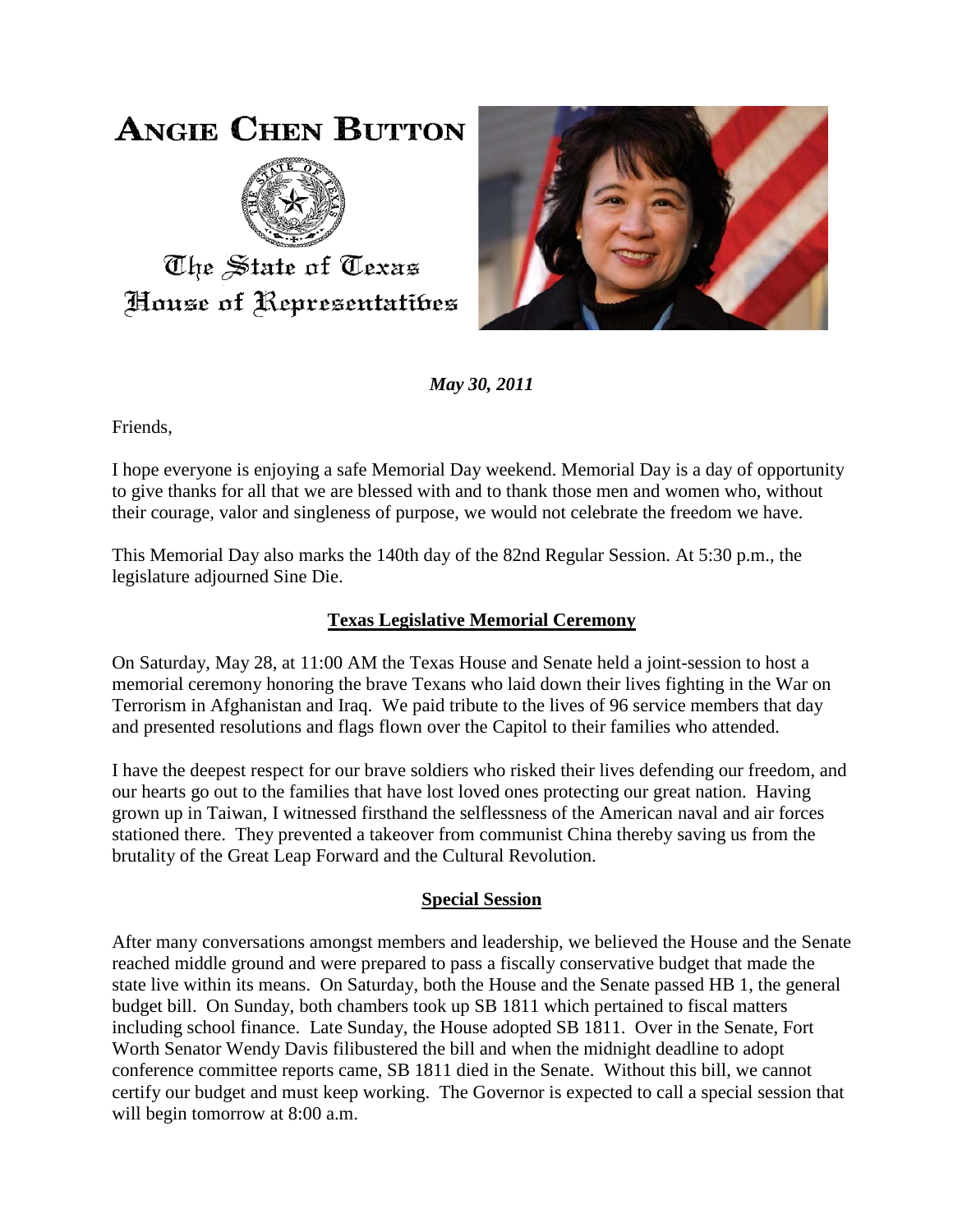## **House Legislative Accomplishments**

The House of Representatives worked very hard this session on the items Texans sent us to Austin to address. The House immediately got to work on the budget and passed the fiscally responsible House version on April 3, 2011. Additionally, the House passed several important bills to help combat illegal immigration. Below is some of the legislation we passed this session.

## **Budget**

From the beginning of this legislative session the House was committed to the following principles in adopting the budget:

- The budget lives within our means;
- It does not rely on use of the Rainy Day Fund;
- It does not raise taxes;
- It reflects limited government.

## **Elections and Tort Reform**

#### SB 14 (Signed by the Governor)

After numerous attempts through the years to pass a strong voter integrity bill, this session, the House passed Voter ID legislation requiring photo identification to vote.

#### HB 174 (Sent to the Governor)

Amends current law relating to the cancellation of the voter registration and to the eligibility to vote of persons who are deceased or are not citizens of the United States.

#### HB 2817 (Sent to the Governor )

Makes various changes to the Election Code with regard to state and local election process. These changes address frequently asked questions to and from election officials and will result in more efficient elections.

HB 804 (Passed the House but failed in the Senate ) Creates a separate offense for a noncitizen who votes or attempts to vote.

## HB 274 (Sent to the Governor)

Consists of comprehensive tort reform that helps ensure our state's judicial system remains fair, predictable, and able to fully compensate those injured by the actions of others.

SB 100 (Sent to Governor)

Updates Texas election law to comply with the Federal MOVE Act to ensure that the votes of our servicemen and women continue to count. It requires the ballots for military voters overseas to be delivered electronically.

## **Redistricting**

We passed a fair and legal House map, SBOE map and Senate map for the first time in twenty years that the House and Senate maps have been passed during regular session.

## **10th Amendment - State Sovereignty**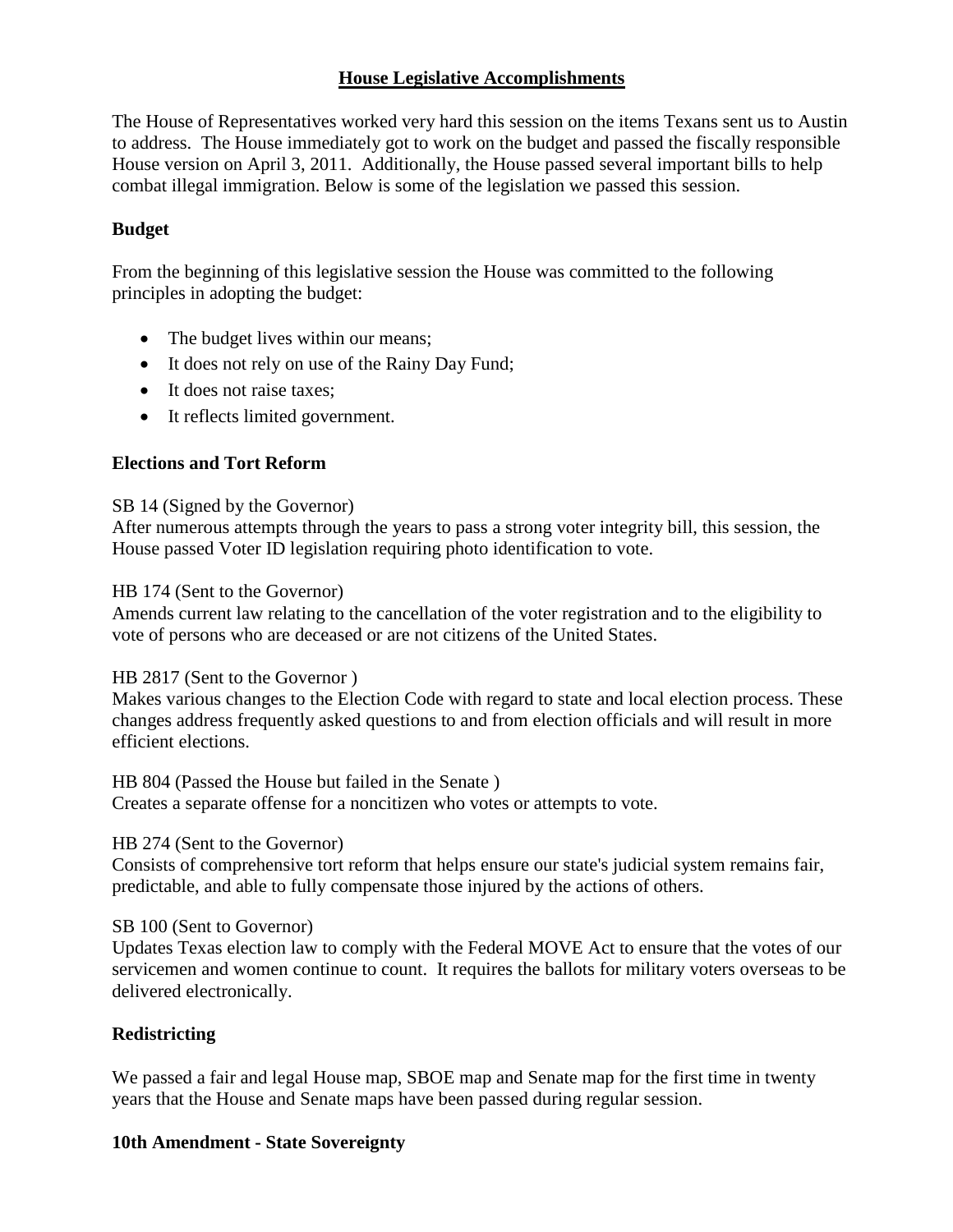HCR 50 (Passed the House but failed in the Senate) Affirms the sovereignty of our great state under the Tenth Amendment to the United States Constitution.

HCR 18 Federal Balanced Budget (Sent to the Governor) Urges Congress to propose a Constitutional amendment to require them to adopt a balanced budget like we do here in Texas.

### **Immigration Reform**

HB 12 (Passed the House but failed in the Senate)

Addresses concerns that some cities are "sanctuary cities" for illegal immigrants by prohibiting the enforcement of state and federal immigration laws. Prohibits local governmental entities from enacting policies or rules that restrict the enforcement of federal immigration laws. HB 12 leaves to the discretion of the arresting officer to ask about immigration status after a lawful arrest or lawful detention based on a suspected or actual state/local law violation.

HB 197 (Passed in the House but failed in the Senate)

Requires a person applying for any state license to provide proof of citizenship.

HB 875 (Passed the House but failed in Senate)

Requires a sheriff or other officer in charge of a correctional facility to make a reasonable effort to verify the immigration status of a prisoner charged with a felony or intoxication offense before they are released on bail.

HB 892 (Passed the House but Failed in the Senate)

Creates an offense for knowingly transporting (smuggling) an illegal alien.

#### **Eminent Domain Reform**

SB 18 (Signed by the Governor)

Makes changes to provisions in state law relating to eminent domain and condemnation in an attempt to reform various aspects of the power of eminent domain and condemnation in Texas.